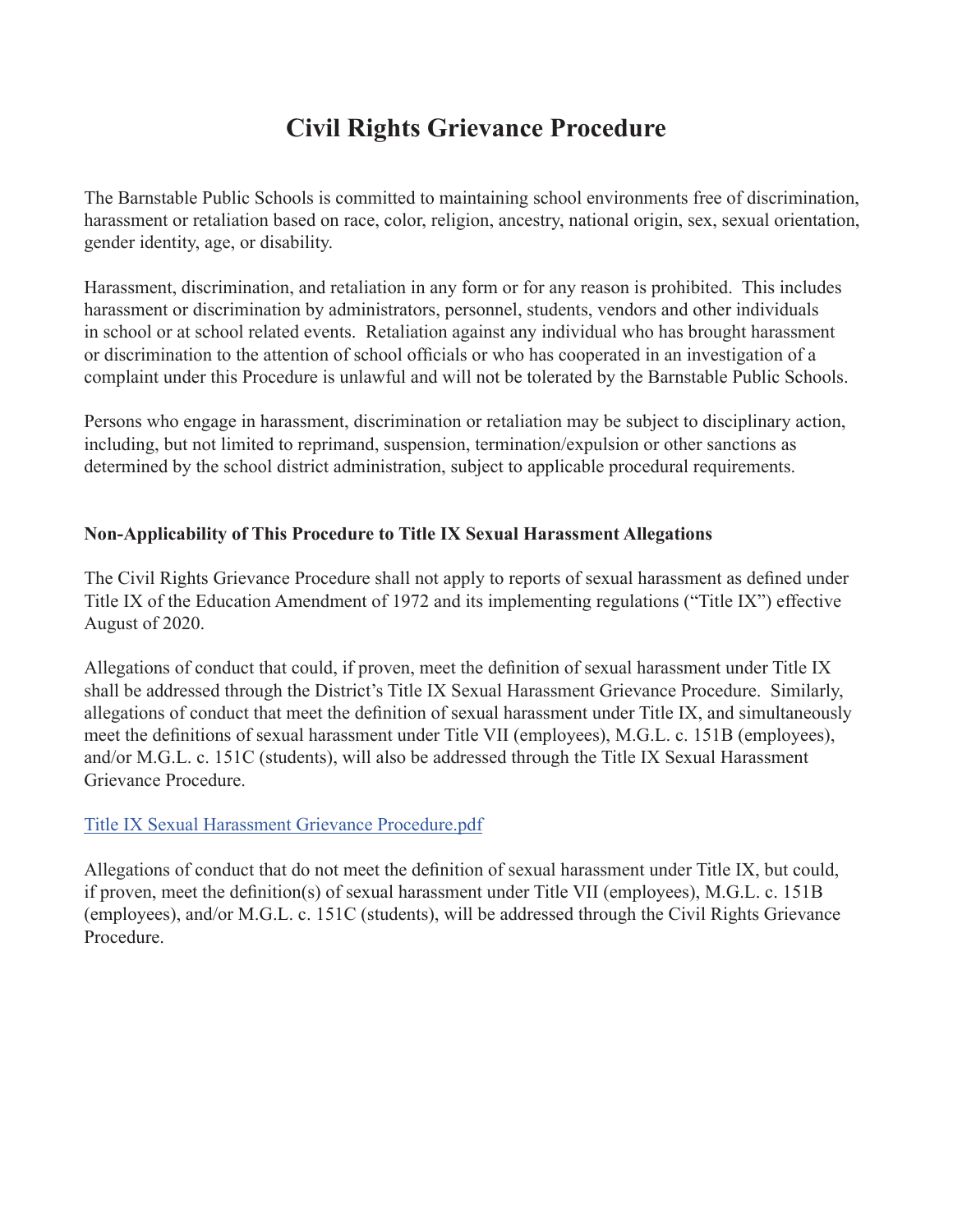#### **Definitions**

For the purposes of this Procedure:

- A. "Discrimination" means discrimination or harassment on the basis of race, age, color, national origin, sex, sexual orientation, gender identity, disability or religion by which an individual is excluded from participation in, denied the benefits of, or otherwise subjected to discrimination under any program or activity of the school district.
- B. "Harassment" means unwelcome conduct on the basis of race, , age, color, national origin, sex, sexual orientation, gender identity disability, or religion that is sufficiently severe, persistent or pervasive to create or contribute to a hostile environment for the individual at school. Harassment may include insults, name-calling, off color jokes, threats, comments, innuendoes, notes, display of pictures or symbols, gestures or other conduct which rises to the level of a hostile environment. A hostile environment is one which unreasonably interfered with an individual's participation in, denied the individual the benefits of, or otherwise subjected the individual to discrimination under any program or activity of the District.
	- a. Non-Title IX Sexual Harassment

M.G.L. c. 151B, § 1 - the term "sexual harassment" is defined as sexual advances, requests for sexual favors, and other verbal or physical conduct of a sexual nature when: (a) submission to or rejection of such advances, requests or conduct is made either explicitly or implicitly a term or condition of employment or as a basis for employment decisions; (b) such advances, requests or conduct have the purpose or effect of unreasonably interfering with an individual's work performance by creating an intimidating, hostile, humiliating or sexually offensive work environment. Discrimination on the basis of sex shall include, but not be limited to, sexual harassment.

M.G.L. c. 151C, § 1 - the term "sexual harassment" is defined as sexual advances, requests for sexual favors and other verbal or physical conduct of a sexual nature when: (a)) submission to or rejection of such advances, requests or conduct is made either explicitly or implicitly a term or condition of the provision of the benefits, privileges or placement services or as a basis for the evaluation of academic achievement; or (b) such advances, requests or conduct have the purpose or effect of unreasonably interfering with an individual's education by creating an intimidating, hostile, humiliating or sexually offensive educational environment.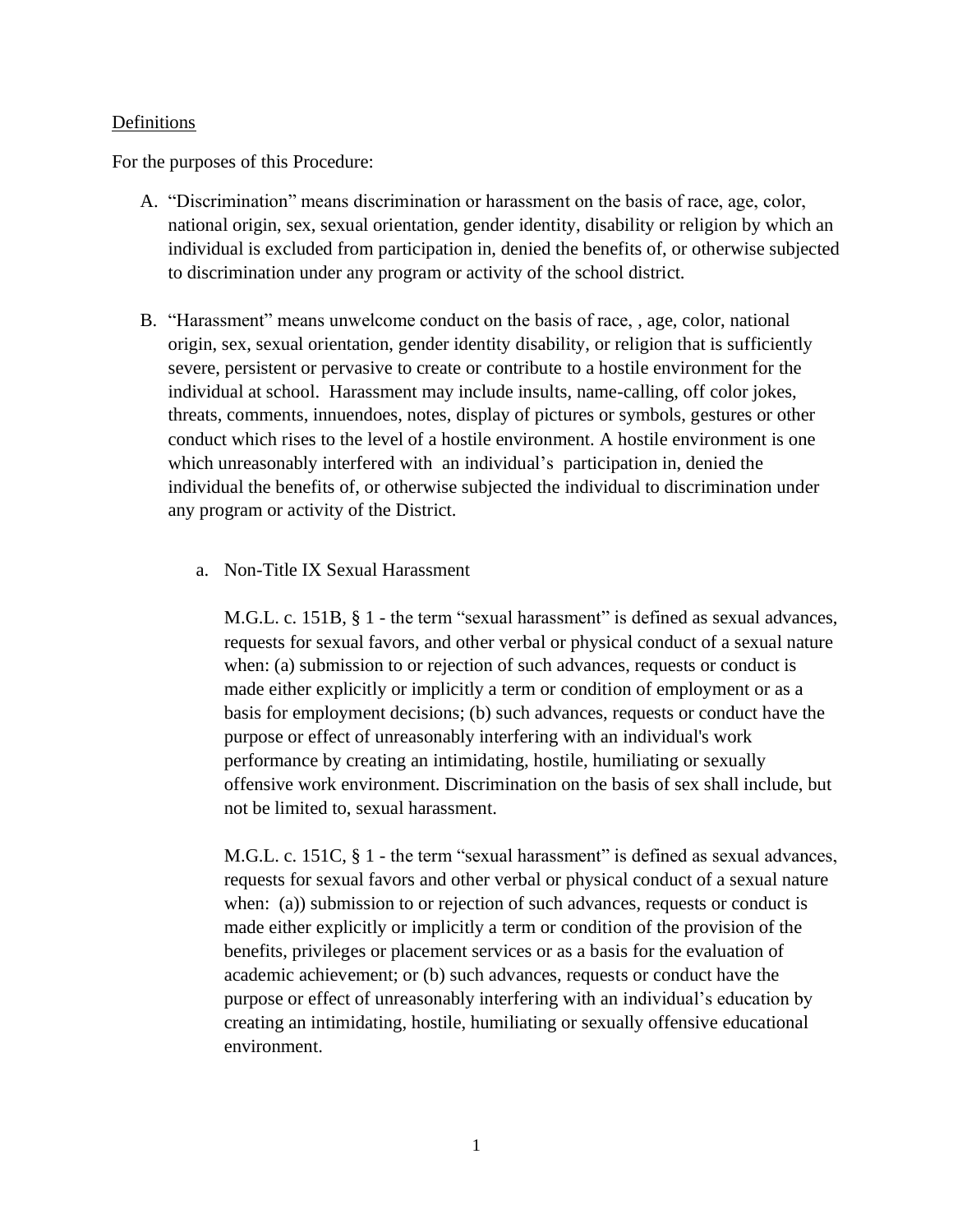Title VII of the Civil Rights Act of 1964 - Unwelcome sexual advances, requests for sexual favors, and other verbal or physical conduct of a sexual nature constitute sexual harassment when: (1) submission to such conduct is made either explicitly or implicitly a term or condition of an individual's employment; (2) submission to or rejection of such conduct by an individual is used as the basis for employment decisions affecting such individual; or (3) such conduct has the purpose or effect of unreasonably interfering with an individual's work performance or creating an intimidating, hostile, or offensive working environment. A hostile environment on the basis of sex is created when the conduct is sufficiently severe or pervasive to alter the conditions of employment.

When determining whether an environment is hostile, the District shall consider the context, nature, frequency, and location of the incidents as well as the credibility of witnesses and the identity, number and relationships of the persons involved. The District must consider whether the alleged harassment was sufficient to have created such an environment for a reasonable person of the same age, gender, and experience as the Complainant, and under similar circumstances. Conduct does not constitute harassment where the incident occurs off-campus at a non-school sponsored activity and does not create a hostile environment at school for the victim.

- C. Retaliation: Retaliatory acts against any individual who exercises his or her rights under the civil rights statutes covered by this Procedure or the Title IX Sexual Harassment Grievance Procedure are considered to be discrimination and are unlawful. Individuals are prohibited from coercing, intimidating, threatening, or interfering with an individual because the individual exercised any right granted or protected under these procedures and/or the Title IX Sexual Harassment Grievance Procedure.
- D. Complainant: An individual who is alleged to be the victim of conduct that could constitute discrimination, harassment, or retaliation under this Procedure. Parents and/or legal guardians of a complainant are not considered a complainant but may file formal complaints on behalf of a minor child and act on behalf of the minor child in any civil rights matter.
- E. Party or Parties: The complainant and/or respondent.
- F. Principal: The Principal or Principal's designee.
- G. Respondent: An individual who has been reported to be the perpetrator of conduct that could constitute discrimination, harassment, or retaliation under this Procedure.

#### How to make a complaint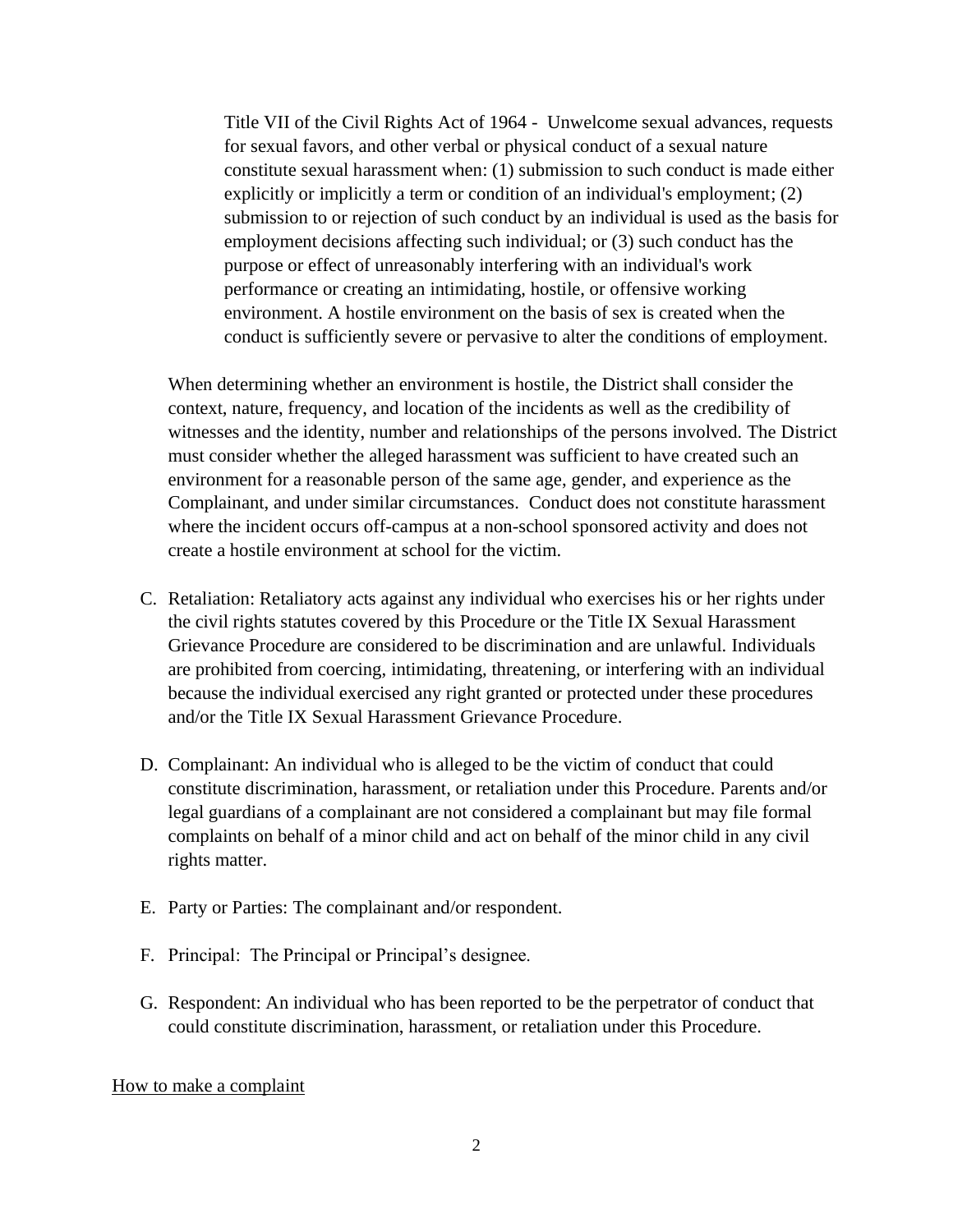Any student or employee who believes that he/she has been discriminated against or harassed should report their concern promptly to the Principal or Civil Rights Coordinator. Students may also report incidents of harassing conduct to a teacher, administrator, or guidance counselor. Any complaint received by a school personnel shall be promptly reported to the Principal or Civil Rights Coordinator. A complaint will not be dismissed because it was reported to the incorrect school personnel. Students or employees who are unsure whether discrimination, harassment, or retaliation has occurred are encouraged to discuss the situation with the Principal. There may be instances where another third-party, who has not experienced but is aware of the occurrence of prohibited conduct, may bring a complaint under this Procedure. In such circumstances, that person is referred to as the "reporter."

- A. Any District employee who observes or receives a report of discrimination, harassment or retaliation shall promptly notify the Principal or Civil Rights Coordinator, identified below. Any District employee who observes discrimination, harassment or retaliation against a student should intervene to stop the conduct and report it to Principal. Upon receipt of a report of discrimination, harassment or retaliation, the Principal shall promptly inform the relevant Civil Rights Coordinator of the report, and the District will respond in a manner consistent with this Procedure. If the report involves an accusation against the Principal or Civil Rights Coordinator, the employee shall report the incident to the Superintendent or designee.
- B. Informal Reports: Individuals may wish to file a formal complaint of discrimination, harassment or retaliation, or to report informally (i.e., without initiating a formal complaint). Such informal reports may be made to the Principal or Civil Rights Coordinator. The District shall inform anyone making an informal report that he or she may initiate a formal complaint at any time, regardless of what steps are being or have been taken in response to an informal report.
- C. Anonymous Reports: Complainants and reporters should be aware that although the District will often be able to maintain confidentiality of reporting persons, the District may sometimes be required to take actions to protect the safety of the school community that may result in the identity of the reporting person being disclosed (to the police, for example). When reporters or Complainants seek to remain anonymous or have their identities kept confidential, they will be informed that honoring such a request may limit the ability of the District to respond fully to any reported event, including limitations on the ability to take disciplinary action against an Respondent.
- D. Informal Process: If the District concludes that it is possible to resolve a matter, whether after formal complaint or an informal report, in a prompt, fair and adequate manner through an informal process involving, and with the consent of, the Complainant and Respondent, the District may seek to do so. The informal process is voluntary, and the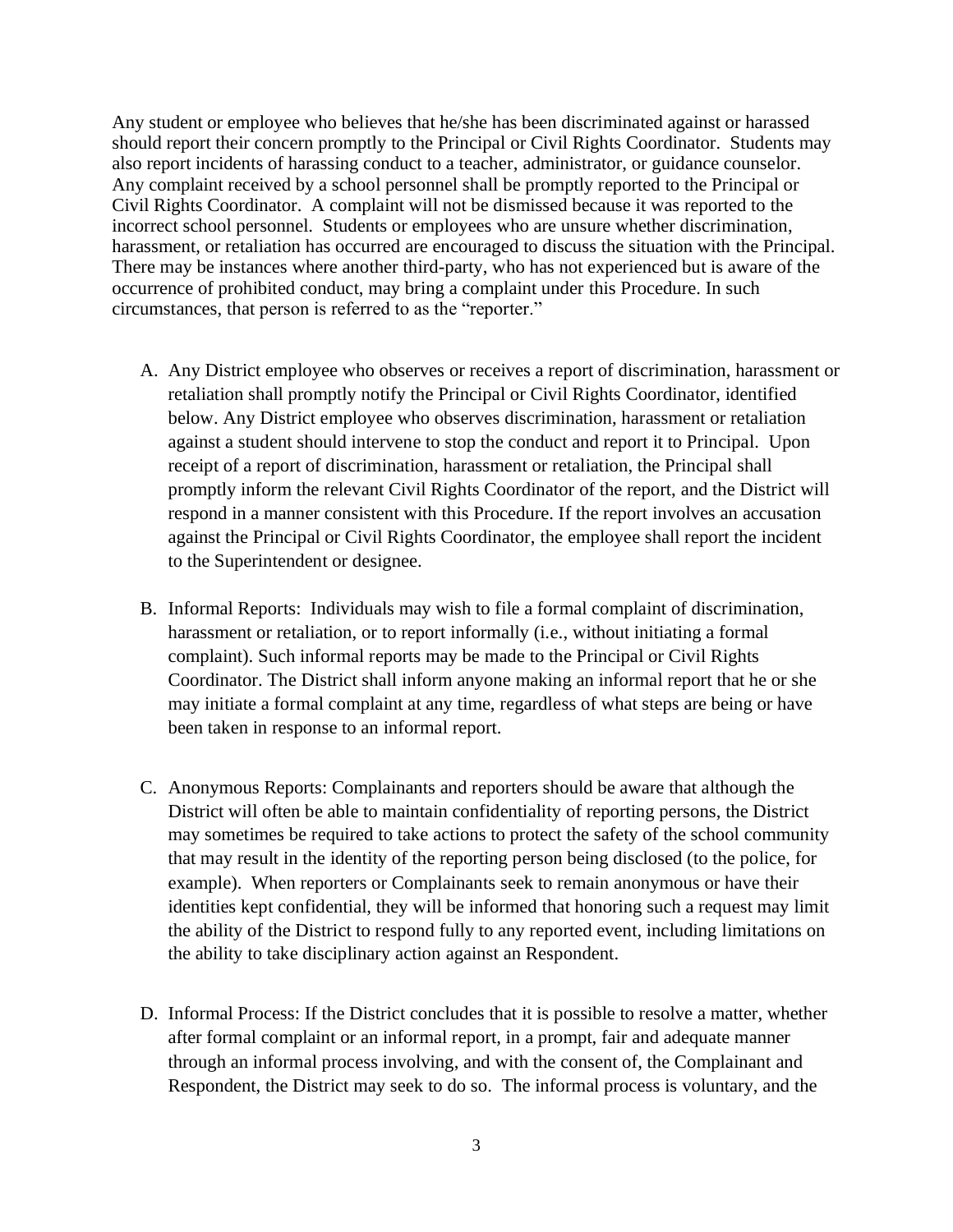Complainant and/or Respondent may terminate or decline any informal process at any time, without penalty.

- E. Formal Process: A formal complaint shall state (if known to the reporter or Complainant) the name(s) of the persons involved and witnesses to the conduct, describe the conduct, and identify, to the extent possible, the dates and locations of the conduct. The complaint shall be signed and dated by the reporter and/or Complainant. Complaints will be investigated promptly and equitably by the Civil Rights Coordinator or Principal. Investigations may be initiated whenever warranted, in the absence of a formal complaint, or after a formal complaint has been withdrawn.
- F. Initial Assessments: The Civil Rights Coordinator or Principal will make an initial assessment following a complaint. Based on that assessment, the Civil Rights Coordinator or Principal may: (a) if the conduct, even if substantiated, would not constitute harassment, discrimination or retaliation, dismiss the complaint; (b) if the alleged conduct (or complaint) could not, even if true, constitute discrimination, harassment or retaliation, but is within the scope of another procedure, the Civil Rights Coordinator shall refer the matter to the appropriate personnel; (c) if the Civil Rights Coordinator or Principal concludes that it is possible to resolve the complaint in a prompt, fair and adequate manner through an informal process involving and with the consent of both parties, the Civil Rights Coordinator or Principal may seek to do so in accordance with Section D, above; or (d) if the alleged conduct, if substantiated, would constitute discrimination, harassment or retaliation, the Civil Rights Coordinator or Principal will initiate an investigation. The Civil Rights Coordinator or Principal may also identify and initiate any interim measures. See Section G.
- G. Interim Measures: The District will provide prompt and reasonable interim measures during the pendency of the investigation, if appropriate, to support and protect the safety of the parties, the educational environment, and the District and/or school community; to deter retaliation; and to preserve the integrity of the investigation and resolution process. Any interim measures will be monitored to ensure they are effective based on the evolving needs of the parties. Violations of the restrictions imposed by interim measures could be considered a violation of school rules and may be considered in determining whether discrimination, harassment or retaliation has occurred.
- H. Timeframes: The District will seek to complete any investigation within twenty (20) school days after receipt of a complaint and provide the written notice of the outcome of the investigation within twenty-five (25) school days. The investigator may impose reasonable timeframes on all parties to facilitate the timely completion of the investigation. The investigator may extend the investigation period beyond the time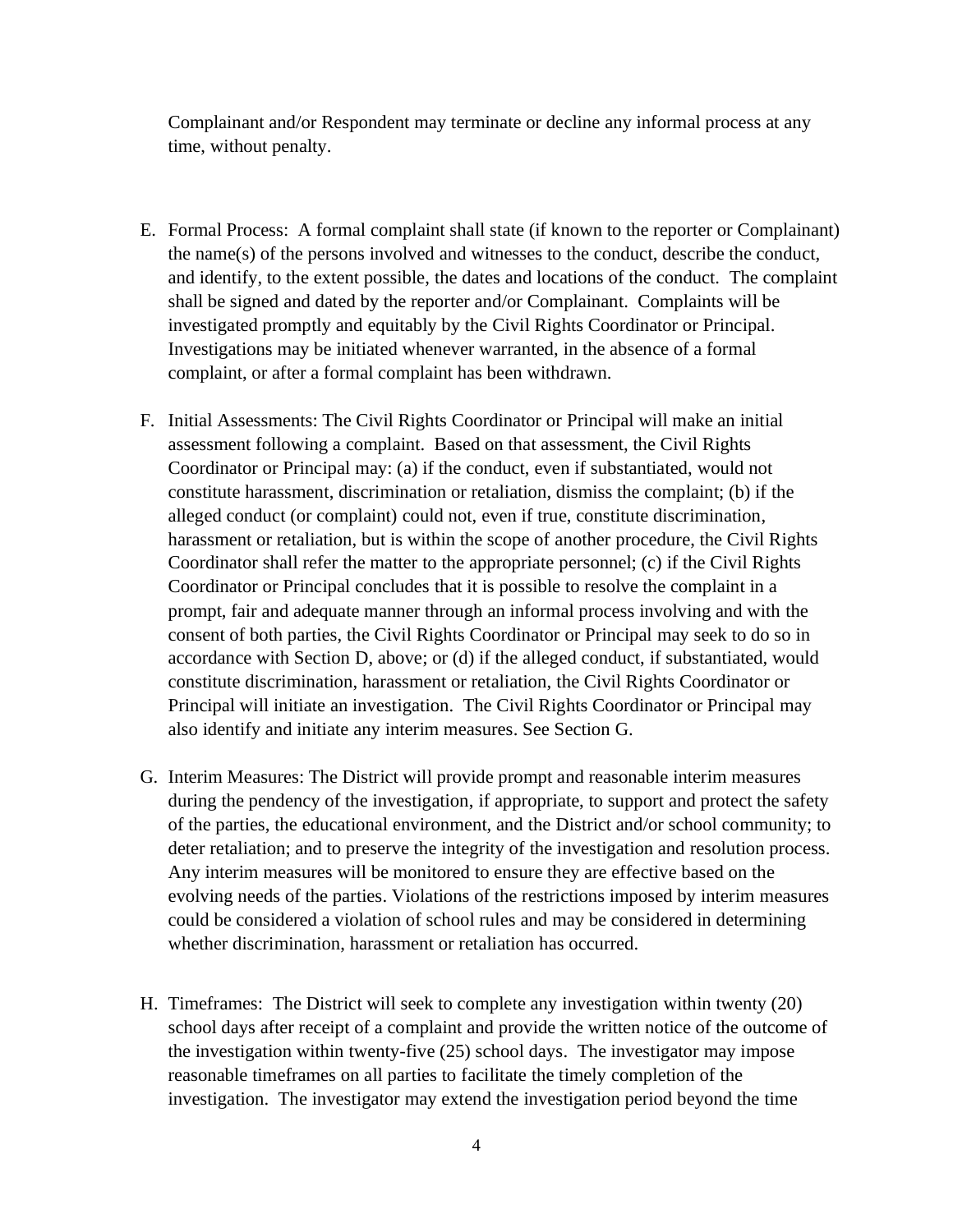period identified due to extenuating circumstances, including but not limited to availability and cooperation of witnesses, complexity of the investigation, school vacation periods, and the involvement of law enforcement and other outside agency investigations. If a complaint or report of discrimination, harassment or retaliation is received within three (3) weeks of the end of the academic school year, the investigator will attempt to complete the investigation by the end of the school year. In the event that the investigation extends beyond the last day of school, the District will make reasonable efforts to complete the investigation within the above-referenced time frame, but may extend the investigation period to account for the availability of witnesses during the summer vacation period. If the investigator extends the investigation, he or she will notify the Complainant and Respondent of the extension. A report to the law enforcement will not automatically delay an investigation; however, a request from law enforcement to delay the investigation may require a temporary suspension of an investigation, and the District will promptly resume its investigation upon being advised that law enforcement's evidence gathering is completed. Any interim measures provided to the parties may continue during the period of postponement. See Section G.

- I. Under the formal resolution procedure, the complaint will be investigated by the Principal, Civil Rights Coordinator or other individual designated by the Principal or Civil Rights Coordinator who has responsibility for seeking and gathering evidence relative to the investigation. A formal complaint against an employee who holds a supervisory position shall be investigated by a person who is not subject to that supervisor's authority. During the formal resolution procedure:
	- 1. The Complainant shall be provided with an opportunity to be heard and have the opportunity to identify witnesses and other relevant evidence to the investigator.
	- 2. The Respondent will be provided with an opportunity to be heard as part of the investigation including the opportunity to provide relevant information and identify witnesses for the investigator's consideration.
	- 3. The privacy rights of the parties shall be maintained in accordance with applicable state and federal laws.
	- 4. The investigator will keep a written record of the investigation process.
	- 5. The investigation will be completed within twenty (20) school days of the date of receipt of the complaint.
	- 6. The notification of the outcome of the investigation, including, if appropriate, a description of the remedies taken, will be provided to the parties within twentyfive (25) school days of the receipt of the complaint, unless extended for good cause.
	- 7. Nothing in this Procedure will preclude the investigator, in his or her discretion, from completing the investigation sooner than the time period described above.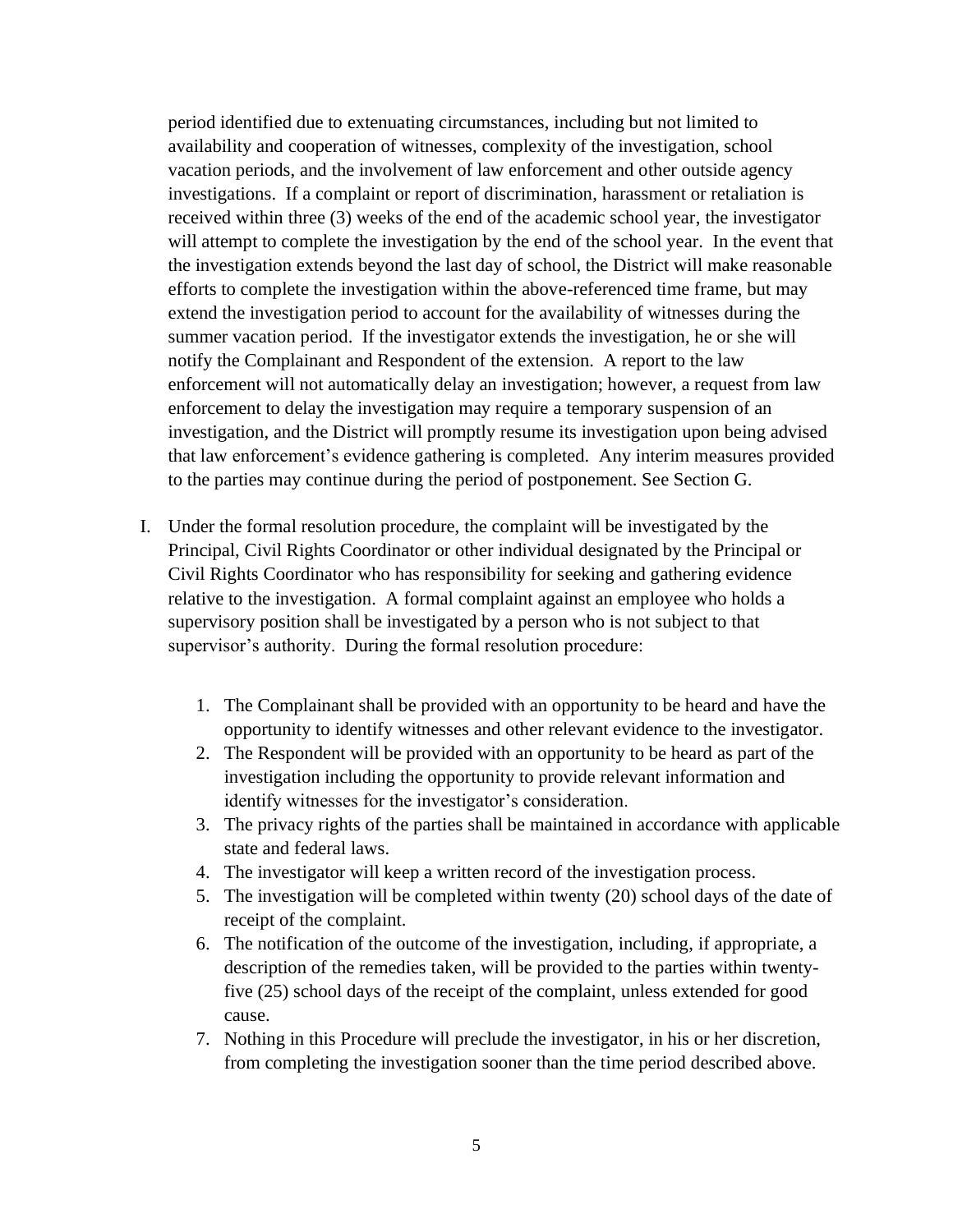- J. Standard of Proof: The investigation shall made factual findings based on a preponderance of the evidence standard.
- K. If the investigator determines that discrimination, harassment or retaliation has occurred, the District shall take steps to eliminate the discriminatory or harassing environment, which shall include but not be limited to:
	- 1. Identifying what steps are necessary to prevent recurrence of any discriminatory behavior, including but not limited to harassment or retaliation, and to correct its discriminatory effects if appropriate; and
	- 2. Informing the Complainant and Respondent or, in the case of minor children, the parties' parent(s)/legal guardian(s) of the results of the investigation (in accordance with applicable state and federal privacy laws) in accordance with the above timelines. The notification will include the notice of the opportunity for appeal; however, failure to provide notice of appeal shall not constitute a violation of this policy.

The school district administration may also refer the offender for disciplinary procedures to be conducted in accordance with federal and state law. Nothing in the Civil Rights Grievance Procedure shall be interpreted as limiting or prohibiting the District's ability to take appropriate disciplinary action against the offender in accordance with the applicable code(s) of conduct or employment contracts or policies, where appropriate, prior to completion of the investigation, in accordance with the due process rights of employees and students, as applicable. When informing the parties' parent(s)/legal guardian(s) about the results of the investigation, the school district may consider appropriate notification processes when special circumstances may apply (e.g., disclosure of sexual orientation or gender identity/expression).

- L. Appeal: If the Complainant or the Respondent is dissatisfied with the results of the investigation, an appeal may be made to the Superintendent or designee within seven (7) calendar days after receiving notice of the outcome of the investigation, except for circumstances in which the Respondent is subject to long-term suspension as a result of a finding of discrimination, harassment or retaliation. In such an instance, the appeal rights of the Respondent will be provided in a manner consistent with the disciplinary due process requirements applicable to the circumstances (e.g., M.G.L. c. 71, 37H, 37H ½ or 37H ¾). Appeals must be made in writing (email is sufficient) to the Superintendent, Dr. Meg Mayo-Brown, [meg@mybps.us,](mailto:meg@mybps.us) Barnstable Public Schools, 230 South Street, Hyannis, Massachusetts 02601. The Superintendent will decide the appeal within thirty (30) calendar days of the date of receipt of the written appeal.
- M. Identification of Civil Rights Coordinators for complaints of discrimination, harassment, and retaliation under this Procedure is: The District's Title IX Coordinator is Kathleen